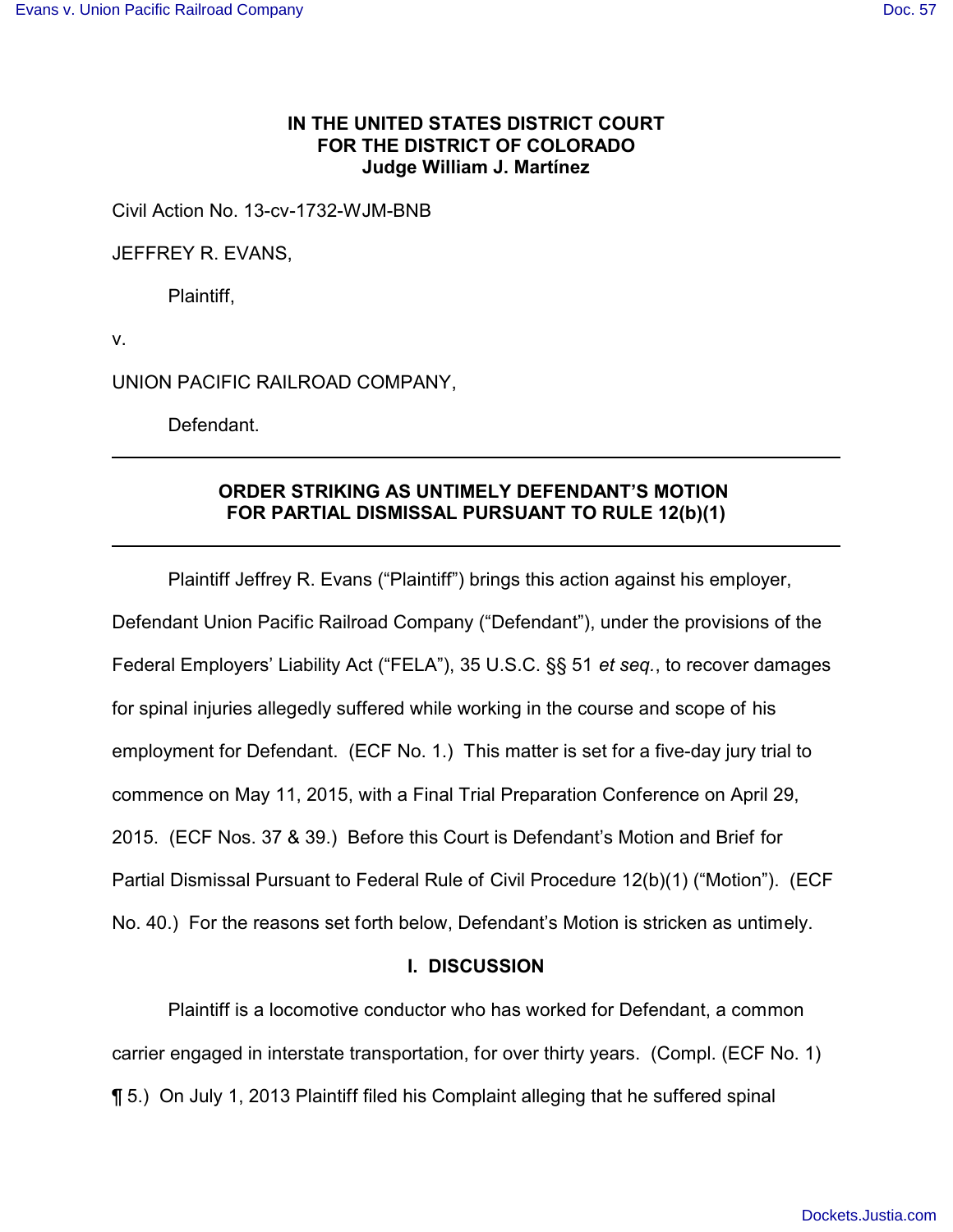injuries, both as a result of exposure to severe lateral shocks and jolts in the cab of one of Defendant's locomotives on December 5, 2012, and as a result of repetitive and cumulative trauma. (Compl. ¶¶ 6–7.)

On October 21, 2013, a Scheduling Order was entered which set a May 21, 2014 deadline for dispositive motions. (ECF No. 12 at 10.) Two subsequent amendments to the scheduling order did not affect the dispositive motions deadline, and no dispositive motions were filed by that date. (ECF Nos. 17 & 20.) On July 21, 2014, a Final Pretrial Order was entered which listed no anticipated dispositive motions from either party. (ECF No. 36 at 8.)

Nevertheless, on March 10, 2015, Defendant filed the instant Motion seeking dismissal of the cumulative injury portion of Plaintiff's FELA claims pursuant to Rule 12(b)(1). (ECF No. 40.) Plaintiff filed a response on March 31, 2015, noting a lack of clarity in this Circuit as to whether the statute of limitations in a FELA case is a jurisdictional prerequisite to suit. (ECF No. 41 at 11.) On April 14, 2015, Defendant filed its reply, arguing that the Fifth Circuit definitively established that FELA's statute of limitations is jurisdictional. (ECF No. 46 at 5-7 (citing *Emmons v. S. Pac. Transp. Co.*, 701 F.2d 1112, 1117 (5th Cir. 1983)).)

As is apparent from the procedural history set forth above, Defendant's Motion is patently untimely under the Scheduling Order. However, by moving under Rule 12(b)(1), Defendant has framed its challenge to Plaintiff's cumulative trauma claim as a challenge to this Court's subject matter jurisdiction, and such a challenge may be raised at any time. *See Henderson ex rel. Henderson v. Shinseki*, 562 U.S. 428, 131 S. Ct. 1197, 1202 (2011). Thus, whether Defendant's Motion may be stricken as untimely or

2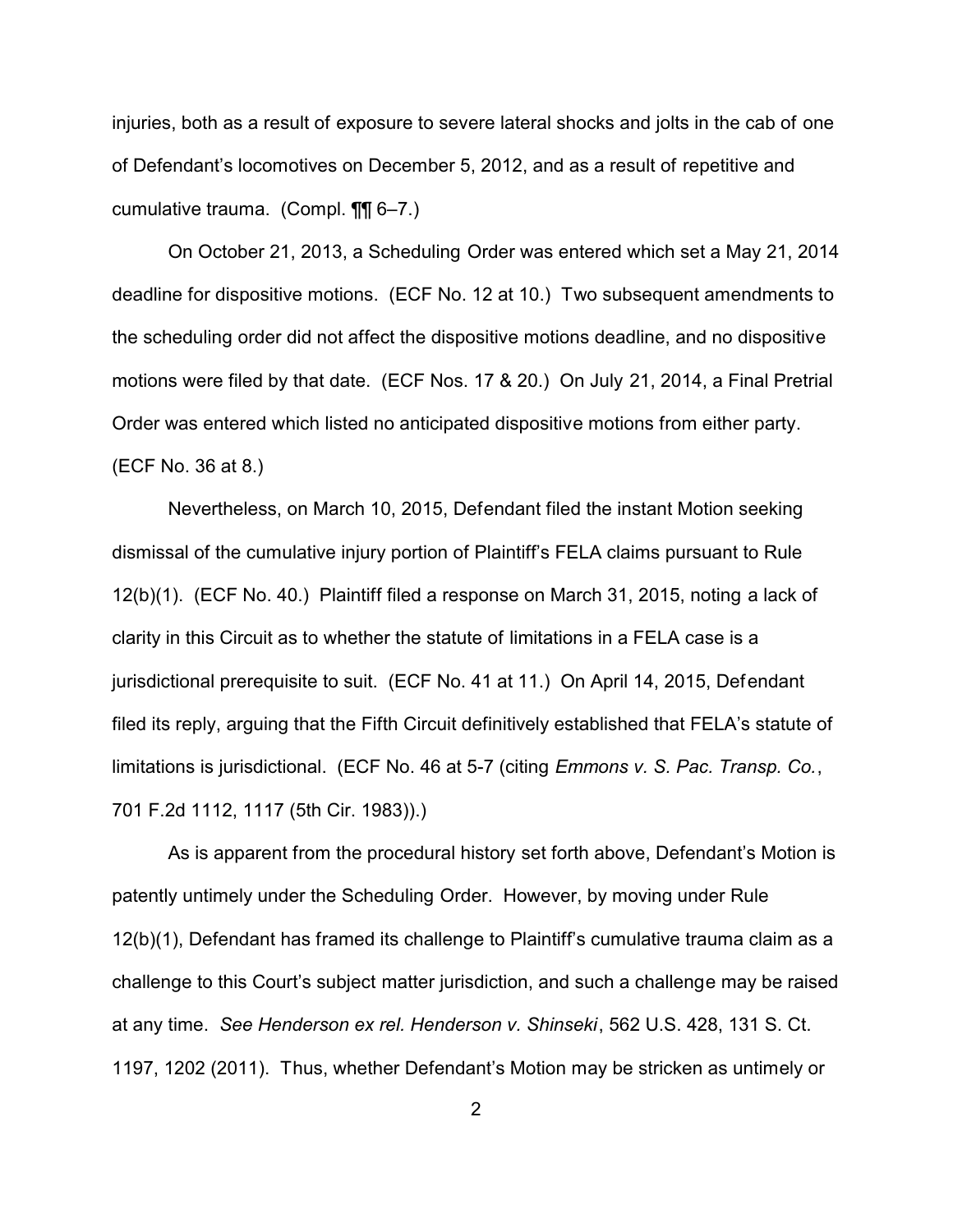whether the Court must consider the Motion's merits depends on whether it truly raises a jurisdictional question. (*See* ECF No. 12 at 10.)

The U.S. Supreme Court has "urged that a rule should not be referred to as jurisdictional unless it governs a court's adjudicatory capacity, that is, its subject-matter or personal jurisdiction." *Henderson*, 131 S. Ct. at 1202. "[T]he Court ha[s], in particular, explained time and again that statutes of limitations are not always—and, indeed, presumptively are *not*—jurisdictional." *Barnes v. United States*, 776 F.3d 1134, 1145–46 (10th Cir. 2015) (emphasis in origina) (citing *Sebelius v. Auburn Reg'l Med. Ctr.*, \_\_ U.S. \_\_, 133 S. Ct. 817, 824 (2013)); *see also Henderson*, 131 S. Ct. at 1203 ("Among the types of rules that should not be described as jurisdictional are what we have called 'claim-processing rules.' . . . Filing deadlines . . . are quintessential claim-processing rules."). However, because Congress may specify a filing deadline as a jurisdictional condition, the Court must determine whether Congress so intended in the statute at issue here. *Barnes*, 776 F.3d at 1146 (citing *Auburn Reg'l*, 133 S. Ct. at 824). If the statute contains a "'clear' indication that Congress wanted the rule to be 'jurisdictional,'" whether through direct language or through similar treatment of a parallel requirement, the jurisdictional indication will govern. *Henderson*, 131 S. Ct. at 1203. "[A]bsent such a clear statement, [the Supreme Court] ha[s] cautioned, 'courts should treat the restriction as nonjurisdictional in character.'" *Auburn Reg'l*, 133 S. Ct. at 824 (quoting *Arbaugh v. Y&H Corp.*, 546 U.S. 500, 502 (2006)).

The parties' briefing on this question ignores the Supreme Court's prescribed test for determining whether a statute of limitations is jurisdictional, focusing instead on

3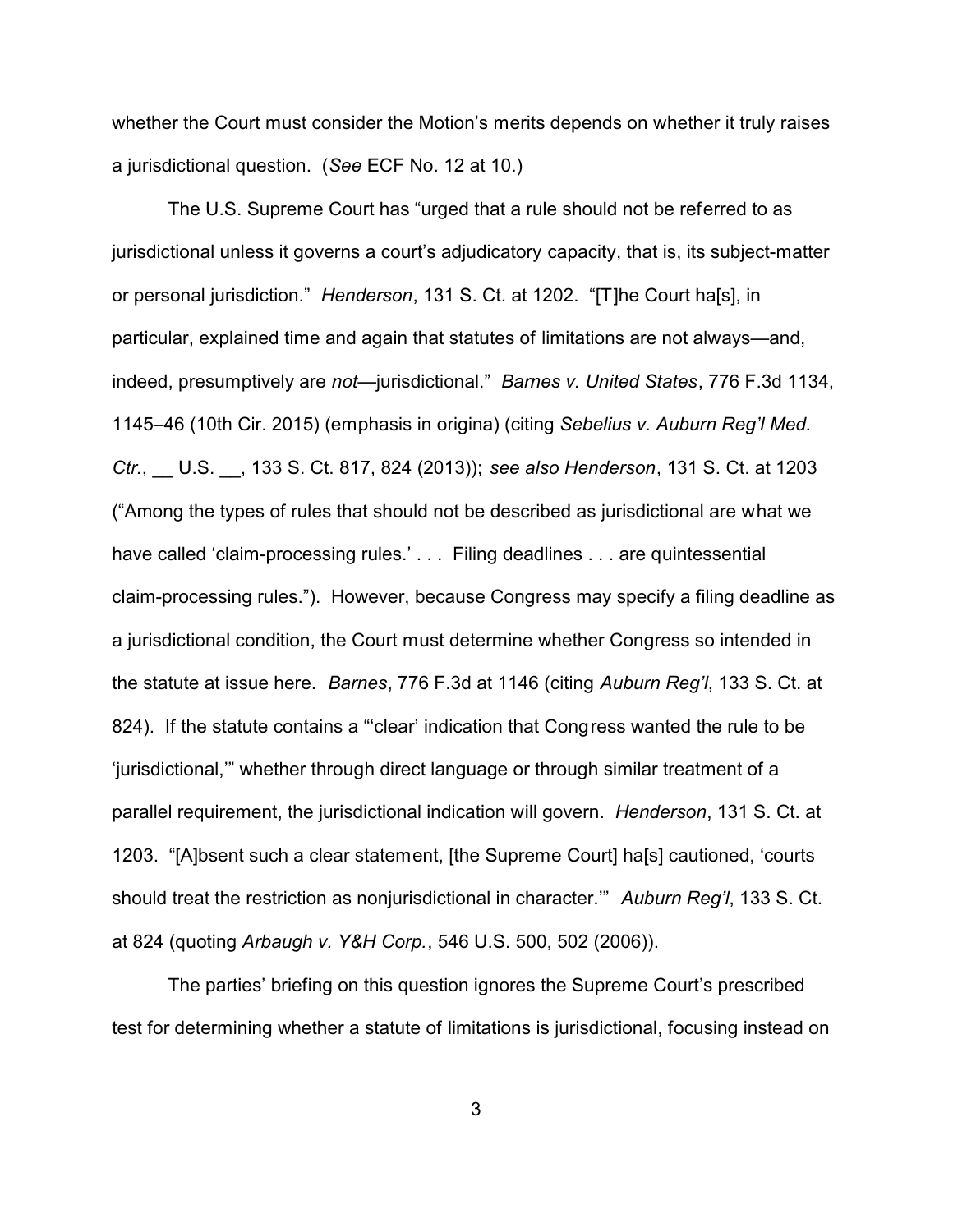the related question of whether the statute of limitations is an affirmative defense that must be asserted by a defendant, or whether it is an element of the plaintiff's case. (*See* ECF Nos. 41 at 11–12; 46 at 5–7.) This latter question is easily resolved, as the Tenth Circuit has explicitly held that a FELA plaintiff bears the burden of proving that his claim was filed within the statute of limitations. *Matson v. Burlington N. Santa Fe R.R.*, 240 F.3d 1233, 1235 (10th Cir. 2001). Accordingly, the statute of limitations is an element of a FELA plaintiff's *prima facie* case, not an affirmative defense that may be waived if not timely asserted by a defendant.

However, this does not answer the question at issue here, namely whether a plaintiff's failure to file a FELA claim within the statute of limitations deprives the trial court of federal jurisdiction. Defendant relies on *Emmons*, arguing that the Fifth Circuit has held that the FELA limitations period is a jurisdictional condition, but *Emmons* contains no such explicit holding; rather, the Fifth Circuit established only that compliance with the limitations requirement is an element of the claim rather than an affirmative defense. 701 F.2d at 1117–18. The statutory provision at issue, 45 U.S.C. § 56, both discusses the limitations period and explains that federal courts shall have jurisdiction, but it does not indicate that the limitations period is jurisdictional in character. *Compare* 45 U.S.C. § 56 *with* 28 U.S.C. § 2401 (stating jurisdictional time limit for waiver of sovereign immunity in tort claims against the United States). In short, neither party has cited any clear indication by Congress that the FELA limitations period was intended to be jurisdictional, and the Court has found none. Accordingly, pursuant to the test articulated in *Auburn Regional*, the Court must treat the limitations period as

4